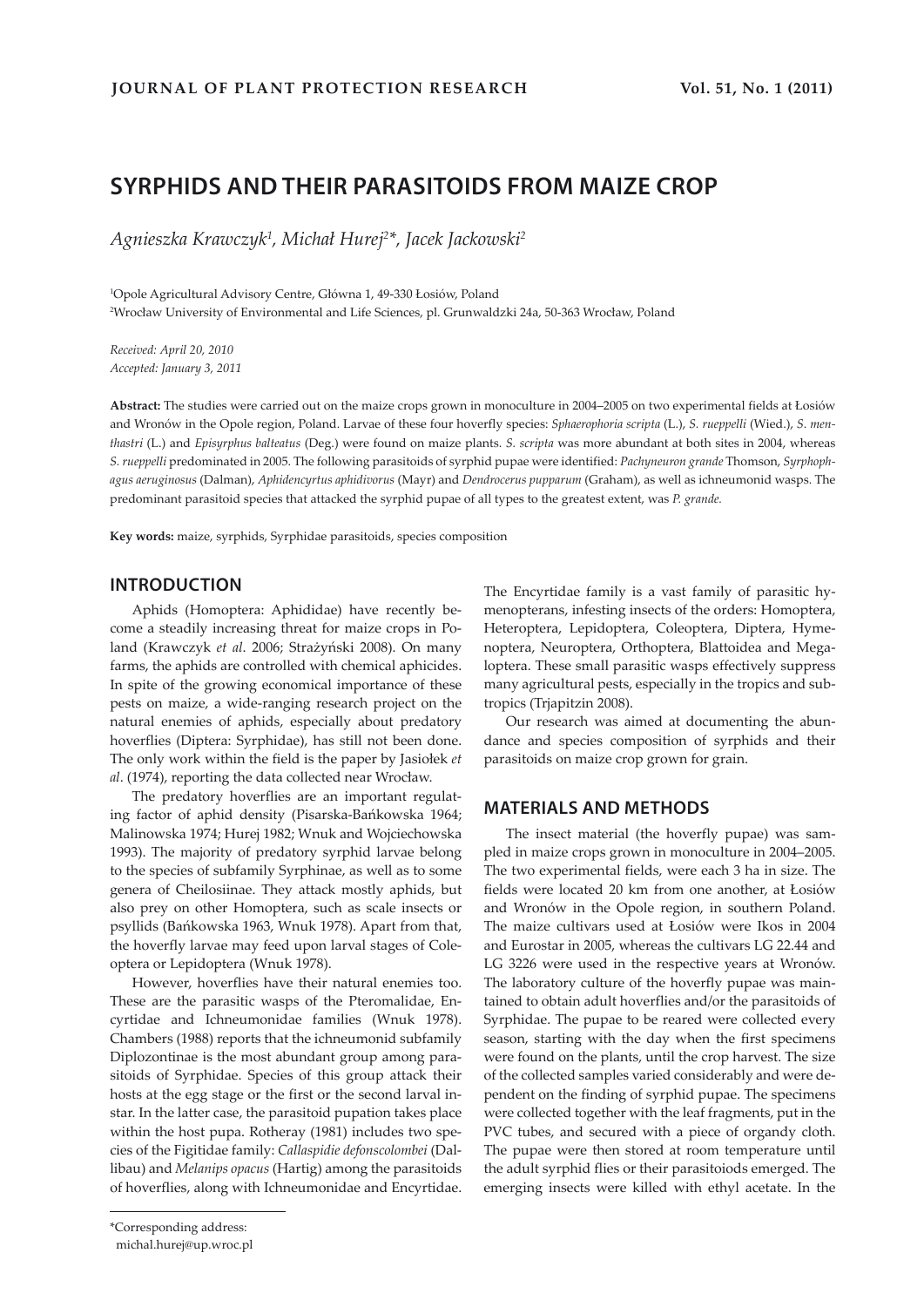case of the parasitised pupae, where no adult hoverflies were available, the type of pupa indicated the genus in the subfamily Syrphinae. Adult hoverflies were determined to species level according to the key by Bańkowska (1963). The parasitic wasp species were identified using the taxonomic keys by Graham (1976) and Tobjas and Kirijak (1986).

#### **RESULTS**

#### **Species composition of Syrphidae**

Out of the 128 pupae collected from maize at Łosiów in 2004, only 15 adult hoverflies emerged (11.7%) (Table 1). The emerging insects belonged to three aphidivorous species: *Sphaerophoria scripta* (L.) – (8 individuals, 53.3% of all emerged hoverflies), *Sphaerophoria rueppelli* (Wied.) – (4 indiv., 26.7%), and *Episyrphus balteatus* (Deg.) – (3 indiv., 20.0%) (Table 2). Of the remaining pupae, 108 (84.4%), were parasitised (Table 1). Another 5 pupae were infected by entomopathogenic fungi or desiccated, and no imagines emerged from them. Only 38 pupae were collected at Wronów in 2004 (Table 1). Twenty-six pupae (68.5%), were parasitised, 3 pupae were desiccated or infected by fungi, and out of the remaining ones, 9 adult hoverflies emerged, with *Sphaerophoria* sp. as the best represented genus (Table 2).

Out of 64 pupae collected at Łosiów in 2005, 21 (32.8%) were parasitized, 19 were infected by fungi or desiccated, and adult hoverflies emerged from 24 (37.5%) pupae (Table 1). Among the 24 emerging hoverflies, again, the most abundant was the *Sphaerophoria* spp., with the predominating species being *S. rueppelli* – 9 indiv., (37.5%) (Table 2). The two other *Sphaerophoria* species were less abundant: *S. scripta* – 6 indiv., (25.0%), and *S. menthastri* (L.) – 2 indiv., (8.3%). Apart from the above species, 4 individuals (16.7%) of *E. balteatus* emerged from the remaining pupae. At Wronów, 39 pupae were collected in 2005 (Table 1). Parasitoids of *Syrphidae* were identified in 14 (35.9%) of them. Like in the sample from Łosiów, the pupae from Wronów were largely infected by the entomopathogenic fungi or desiccated – 15 indiv., (38.5%). Adult Syrphidae emerged from 10 pupae (25.6%). Their species list was similar to that of Łosiów, with 4 species (Table 2). The most represented one was *S. rueppelli* – 4 indiv. (40%).

Table 1. Emergence of imagines from the pupae of Syrphidae collected in maize in 2004–2005

| Sampling<br>site | Sampling<br>period | Total<br>pupae<br>reared | Pupae from which<br>parasitoids emerged |      | Pupae infected with<br>entomopathogenic<br>fungi or dessicated |        | Parasitised pupae |        | Pupae from which<br>adult Syrphidae<br>emerged |      |  |
|------------------|--------------------|--------------------------|-----------------------------------------|------|----------------------------------------------------------------|--------|-------------------|--------|------------------------------------------------|------|--|
|                  |                    | No.                      | No.                                     | [%]  | No.                                                            | $[\%]$ | No.               | $[\%]$ | No.                                            | [%]  |  |
|                  | 2004               |                          |                                         |      |                                                                |        |                   |        |                                                |      |  |
| Łosiów           | 22.07-11.08        | 128                      | 123                                     | 96.1 | 5                                                              | 3.9    | 108               | 84.4   | 15                                             | 11.7 |  |
| Wronów           | 21.07-04.08        | 38                       | 35                                      | 92.1 | 3                                                              | 7.9    | 26                | 68.5   | 9                                              | 23.6 |  |
| 2005             |                    |                          |                                         |      |                                                                |        |                   |        |                                                |      |  |
| Łosiów           | 14.07-08.08        | 64                       | 45                                      | 70.3 | 19                                                             | 29.7   | 21                | 32.8   | 24                                             | 37.5 |  |
| Wronów           | 18.07-01.07        | 39                       | 24                                      | 61.5 | 15                                                             | 38.5   | 14                | 35.9   | 10                                             | 25.6 |  |

Table 2. Species composition of Syrphidae reared from the pupae collected in maize crop in 2004–2005

| Sampling site | Species                          | No.            | [%]  |  |  |
|---------------|----------------------------------|----------------|------|--|--|
|               |                                  | 2004           |      |  |  |
|               | Episyrphus balteatus (De Geer)   | 3              | 20.0 |  |  |
| Łosiów        | Sphaerophoria scripta (Linnaeus) | 8              | 53.3 |  |  |
|               | S. rueppelli Wiedemann           | $\overline{4}$ | 26.7 |  |  |
|               | E. balteatus (De Geer)           | $\mathbf{1}$   | 11.2 |  |  |
|               | S. scripta (Linnaeus)            | 3              | 33.3 |  |  |
| Wronów        | S. rueppelli Wiedemann           | $\mathbf{1}$   | 11.1 |  |  |
|               | S. menthastri (Linnaeus)         | $\mathbf{1}$   | 11.1 |  |  |
|               | Sphaerophoria sp.                | 3              | 33.3 |  |  |
|               |                                  | 2005           |      |  |  |
|               | E. balteatus (De Geer)           | $\overline{4}$ | 16.7 |  |  |
|               | S. scripta (Linnaeus)            | 6              | 25.0 |  |  |
| Łosiów        | S. rueppelli Wiedemann           | 9              | 37.5 |  |  |
|               | S. menthastri (Linnaeus)         | 2              | 8.3  |  |  |
|               | Sphaerophoria sp.                | 3              | 12.5 |  |  |
|               | E. balteatus (DeGeer)            | $\overline{2}$ | 20.0 |  |  |
|               | S. scripta (Linnaeus)            | 3              | 30.0 |  |  |
| Wronów        | S. rueppelli Wiedemann           | $\overline{4}$ | 40.0 |  |  |
|               | S. menthastri (Linnaeus)         | $\mathbf{1}$   | 10.0 |  |  |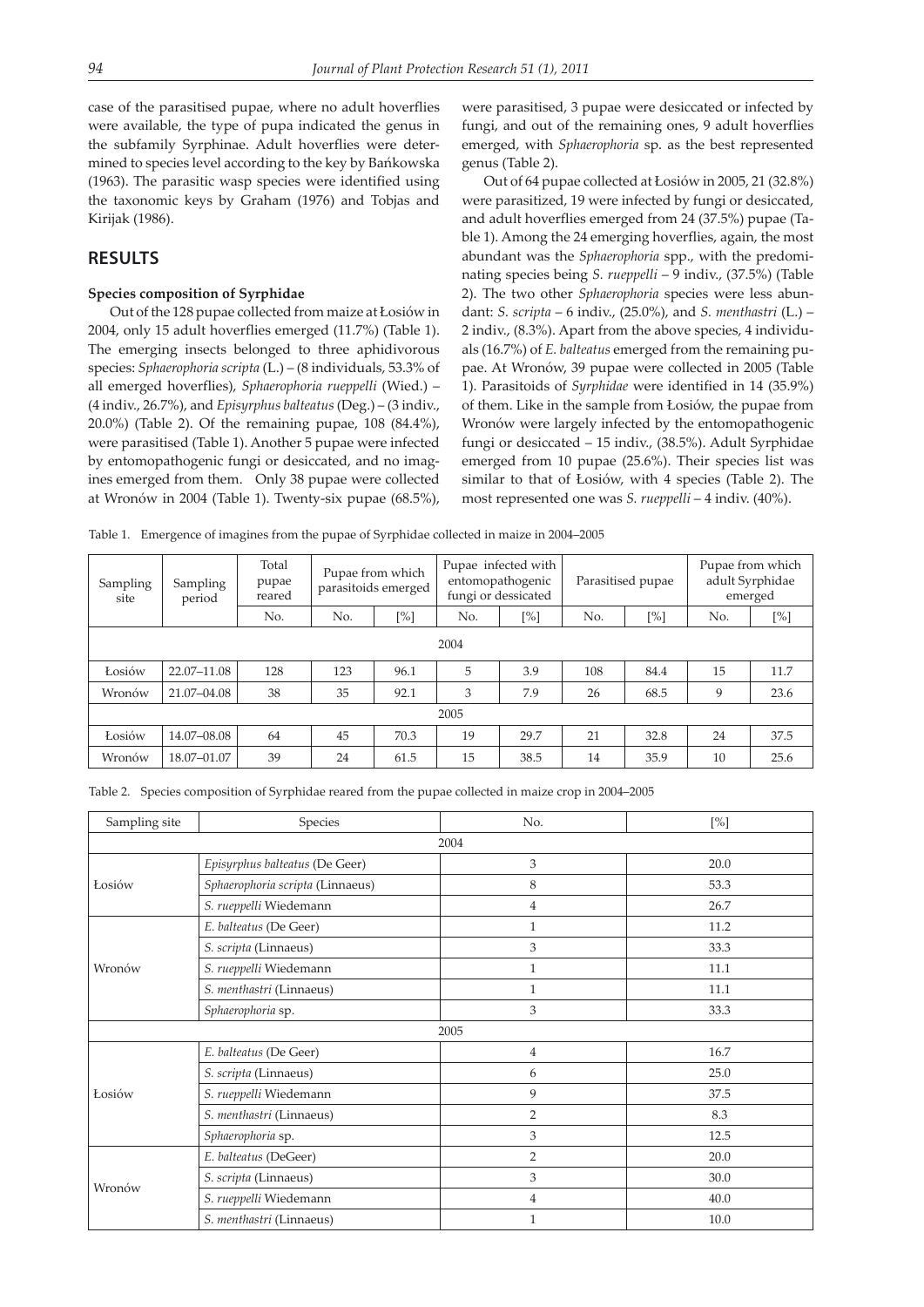#### **Syrphidae parasitoids**

The emergence of the parasitic wasps from the hoverfly pupae in the material collected at Łosiów in 2004 was observed between the 30th July and the 18th August (Table 3). During that time, the parasitation was recorded in three genera of Syrphidae: *Episyrphus*, *Sphaerophoria,* and *Melanostoma*. The highest number of the parasitised pupae was found in *Sphaerophoria*. Out of 75 parasitised *Sphaerophoria* pupae, 493 individuals of *Pachyneuron grande* Thomson (Pteromalidae) were reared. Furthermore, a few individuals of *Syrphophagus aeruginosus* (Dalman) (Encyrtidae), and a small number of ichneumonids were identified from the same material. In the same year and sampling site, 30 parasitised pupae of *Episyrphus* were collected, from which 427 individuals of *P. grande* and 1 specimen of *Dendrocerus pupparum* (Graham) (Megaspilidae) emerged. The pupae of *Melanostoma* were scarcely parasitised, but those that were, were again parasitised mostly by *P. grande*.

The parasitoid emergence at Wronów in 2004 was observed between the 28th July and 12th August (Table 3). All of the 6 collected *Episyrphus* pupae were attacked by *P. grande*; altogether 111 parasitoids emerged from them. Likewise, of the 20 sampled *Sphaerophoria* pupae, only one was not parasitised by *P. grande*. Instead, 20 individuals of *S. aeruginosus* emerged from it. From the remaining 19 pupae, 161 individuals of *P. grande* were cultured, as well as 2 ichneumonid wasps.

In 2005, the parasitoid appearance in the material collected at Łosiów was observed between the 1st and the 12th of August (Table 4). As in the previous year, the pupae of *Sphaerophoria* spp. were the most parasitized. From 17 pupae of *Sphaerophoria,* 52 wasps of *P. grande* emerged, along with 34 of *Aphidencyrtus aphidivorus* (Mayr) (Encyrtidae), and some specimens of Ichneumonidae. Moreover, 4 parasitised pupae of *Episyrphus* spp. were recorded, from which 15 individuals of *P. grande* and 2 ichneumonids were identified.

In the same year at Wronów, the pupae of *Sphaerophoria* sp. were also the most parasitised, (Table 4). From 10 pupae of the genus, 33 specimens of *P*. *grande* emerged and 21 of *A*. *aphidivorus*. *Episyrphus* pupae were attacked only by *P. grande*. The emergence of the parasitoids was observed between the 28th July and the 10th August.

|  |  |  | Table 3. Species composition of the parasitoids of the pupae of Syrphidae, collected from maize plants in 2004 |
|--|--|--|----------------------------------------------------------------------------------------------------------------|
|  |  |  |                                                                                                                |

| Sampling site | Emergence date | Pupae type:               |                    |                      |                         |                    |                             |               |                             |                    |
|---------------|----------------|---------------------------|--------------------|----------------------|-------------------------|--------------------|-----------------------------|---------------|-----------------------------|--------------------|
|               |                | Episyrphus                |                    |                      |                         | Sphaerophoria      | Melanostoma                 |               |                             |                    |
|               |                | parasitised pupae [No.]   | Pachyneuron grande | Dendrocerus pupparum | parasitised pupae [No.] | Pachyneuron grande | Syrphophagus<br>aeruginosus | Ichneumonidae | parasitised pupae [No.]     | Pachyneuron grande |
|               | 30.07          | 5                         | 97                 |                      | $1\,$                   | 6                  |                             |               |                             |                    |
|               | 02.08          | $12\,$                    | 195                |                      | $10\,$                  | 107                |                             |               |                             |                    |
|               | 04.08          | $\overline{2}$            | 15                 |                      | $11\,$                  | 114                |                             |               |                             |                    |
| Łosiów        | 05.08          | $\overline{4}$            | 58                 |                      | 5                       | 58                 |                             |               | $\,1\,$                     | $\boldsymbol{6}$   |
|               | 10.08          | $\epsilon$                | $47\,$             | $\,1\,$              | $22\,$                  | 129                | 19                          | $\,1\,$       |                             |                    |
|               | 12.08          | $\,1$                     | 15                 |                      | $\overline{4}$          | $13\,$             |                             |               | $\,1\,$                     | $10\,$             |
|               | 18.08          |                           |                    |                      | 22                      | 66                 |                             | $\,1\,$       | $\mathbf{1}$                | 12                 |
|               | Total          |                           | 427                | $\,1$                | $75\,$                  | 493                | 19                          | $\sqrt{2}$    | $\ensuremath{\mathfrak{Z}}$ | $28\,$             |
|               | 28.07          |                           |                    |                      | $\,1$                   | 16                 |                             |               |                             |                    |
|               | 29.07          | $\overline{2}$            | 25                 |                      | $\mathbf{1}$            | $\,$ 5 $\,$        |                             |               |                             |                    |
|               | 02.08          |                           |                    |                      | 3                       | 26                 |                             | $\,1\,$       |                             |                    |
| Wronów        | 04.08          | $\,1$                     | $25\,$             |                      | $\overline{2}$          | 28                 |                             | $\,1\,$       |                             |                    |
|               | 05.08          |                           |                    |                      | $\mathbf 5$             | 36                 |                             |               |                             |                    |
|               | 10.08          | $\ensuremath{\mathsf{3}}$ | 61                 |                      | $\,7$                   | $50\,$             |                             |               |                             |                    |
|               | 12.08          |                           |                    |                      | $\,1$                   |                    | $20\,$                      |               |                             |                    |
| Total         |                | 6                         | 111                |                      | 20                      | 161                | 20                          | $\sqrt{2}$    |                             |                    |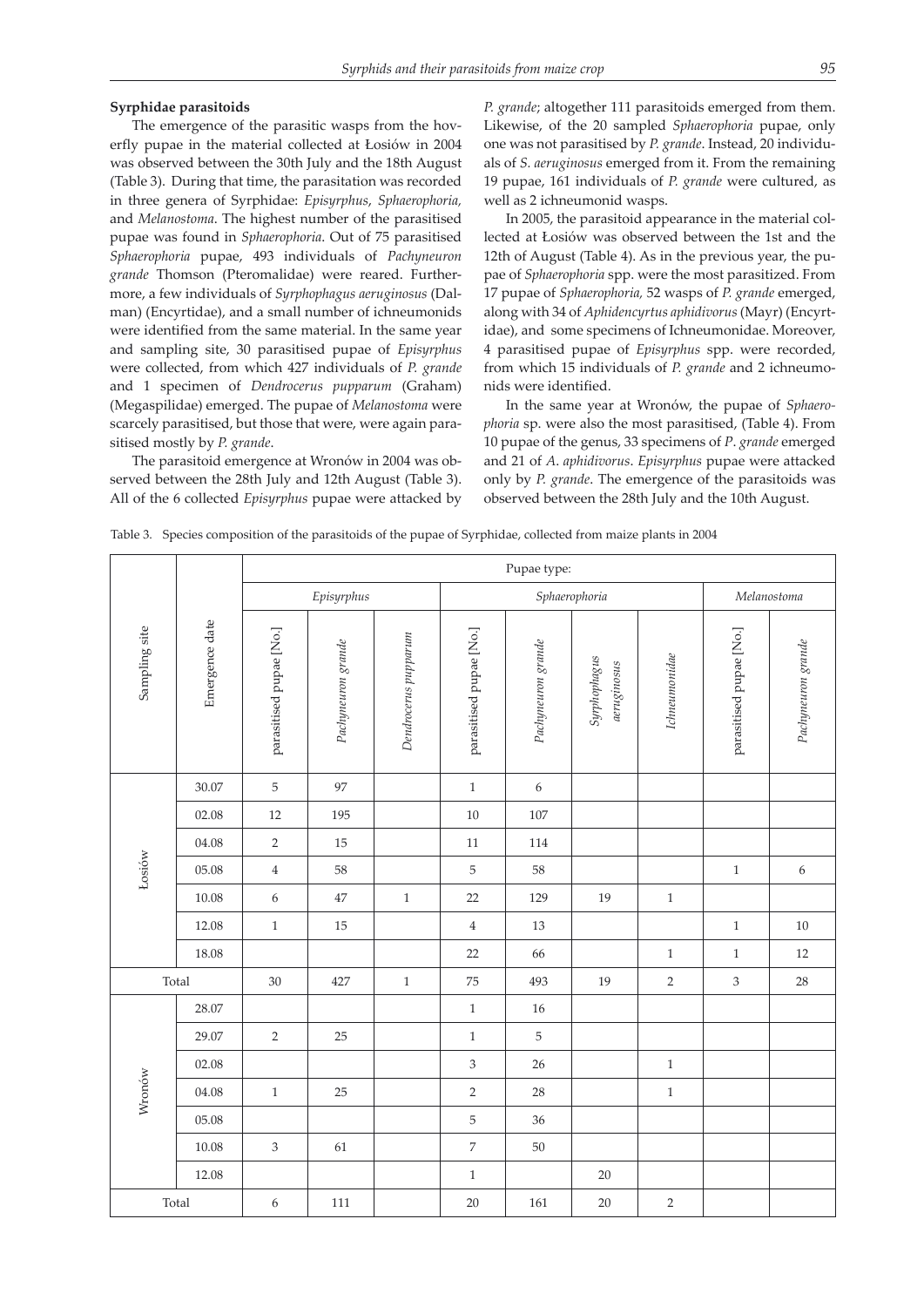|               | Emergence date | Pupae type:                |                      |                |                            |                       |                              |                |  |  |  |
|---------------|----------------|----------------------------|----------------------|----------------|----------------------------|-----------------------|------------------------------|----------------|--|--|--|
|               |                |                            | Episyrphus           |                | Sphaerophoria              |                       |                              |                |  |  |  |
| Sampling site |                | pupae [No.]<br>parasitised | Pachynewon<br>grande | Ichneumonidae  | pupae [No.]<br>parasitised | Pachyneuron<br>grande | Aphidencyrtus<br>aphidivorus | Ichneumonidae  |  |  |  |
|               | 01.08          | 3                          | 10                   | $\overline{2}$ | $\overline{4}$             | 6                     |                              | $\mathfrak{Z}$ |  |  |  |
|               | 03.08          |                            |                      |                | $\overline{2}$             | 12                    |                              |                |  |  |  |
|               | 05.08          |                            |                      |                | 3                          | 9                     | 17                           | $\mathbf{1}$   |  |  |  |
| Łosiów        | 08.08          |                            |                      |                | $\overline{2}$             | 5                     | 15                           |                |  |  |  |
|               | 10.08          |                            |                      |                | 3                          | 15                    | $\overline{2}$               |                |  |  |  |
|               | 12.08          | $\mathbf{1}$               | 5                    |                | 3                          | 5                     |                              | $\mathbf{1}$   |  |  |  |
|               | Total          | $\overline{4}$             | 15                   | $\overline{2}$ | 17                         | 52                    | 34                           | $\mathbf 5$    |  |  |  |
|               | 28.07          | 2                          | 7                    |                | 3                          | 5                     |                              |                |  |  |  |
|               | 01.08          | $\mathbf{1}$               | 5                    |                | $\overline{2}$             | $\overline{7}$        | $\mathbf 5$                  |                |  |  |  |
| Wronów        | 05.08          |                            |                      |                | 3                          | 9                     | $\,8\,$                      |                |  |  |  |
|               | 10.08          | $\mathbf{1}$               | 6                    |                | $\overline{2}$             | 12                    | 8                            |                |  |  |  |
| Total         |                | $\overline{4}$             | 18                   |                | 10                         | 33                    | 21                           |                |  |  |  |

Table 4. Species composition of the parasitoids of the pupae of Syrphidae, collected from maize plants in 2005

#### **DISCUSSION**

*Sphaerophoria* spp. was the best represented genus among the Syrphidae, identified in the material collected in 2004–2005. At both sampling sites in 2004 the dominant species was *S. scripta* (L.), whereas in 2005 – *S. rueppelli*  (Wied.). *E. balteatus* (Deg.) was less abundant. Nevertheless, *E. balteatus* was found at both sites in both seasons of the study. Similarly, Jasiołek *et al*. (1974), while investigating hoverfly incidence on maize near Wrocław, found both *S. scripta* and *E. balteatus* on the crop plants, but they recorded higher abundance of the second species and only the occasional presence of *S. scripta*. The other study carried out near Wrocław by Sobota and Gabryś (2001) confirmed the dominance of *E. balteatus* on a number of different crops other than maize. According to Dušek and Laška (1966) and Wnuk (1972), both of the species are polyphagous predators, preying on many different aphid species.

A considerable number of the collected syrphid pupae were parasitised. The percentage of parasitism ranged from 32.8 at Łosiów in 2005 to 84.4 at Łosiów in 2004. Pupae of the *Sphaerophoria* spp. were found parasitised more often than those of *Episyrphus* or *Melanostoma*. The species of *Sphaerophoria* at Łosiów and at Wronów in 2004 were parasitised mainly by *Pachyneuron grande* (Thomson) (Pteromalidae). This species was clearly a dominant one among the parasitoids of hoverflies. In the same year, few individuals of *Syrphophagus aeruginosus* (Dalman) (Encyrtidae) were identified. According to Trjapitzin (2008), *S. aeruginosus* is probably a secondary parasite. Another fairly abundant parasitoid, *Aphidencyrtus aphidivorus* Mayr (Encyrtidae) was identified along with *P. grande* in 2005. *A. aphidivorus* is known as the endohyperparasitoid of many aphidiid primary parasitoids (Vőlkl and Barczak 1990). The parasitation of the hoverfly pupae collected from maize crop by Pteromalidae wasps was also demonstrated by Jasiołek *et al*. (1974). However, the percentage of parasitism reported by these authors did not exceed 32% and the dominant parasitoid species was *Pachyneuron umbratum* Del.

#### **CONCLUSIONS**

- 1. The predatory larvae of the following hoverfly species were found on maize plants: *S. scripta* (L.), *S. rueppelli* (Wied.), *S*. *menthastri* (L.) and *E. balteatus* (Deg.). *S. scripta* was more abundant at both sites in 2004, whereas *S. rueppelli* predominated in 2005.
- 2. The abundance of the aphidivorous Syrphidae was substantially reduced by their parasitoids. The maximum of parasitism was 84.4 per cent.
- 3. The following parasitoids of syrphid pupae were identified: *P. grande* Thomson, *S. aeruginosus* (Dalman), *A. aphidivorus* (Mayr) and *D. pupparum* (Graham), as well as ichneumonid wasps. *P. grande* was the predominant parasitoid species, which attacked the syrphid pupae of all types to the greatest extent.

### **REFERENCES**

- Bańkowska R. 1963. Klucze do oznaczania owadów Polski. Część XXVIII Muchówki (Diptera), z. 34, Syrphidae. PWN Warszawa, 236 pp.
- Chambers R.J. 1988. Syrphidae. p. 259–267. In: "Aphids Their Biology, Natural Enemies and Control" (A.K. Minks, P. Harrewijn, eds). Elsevier Science Publishers B.V. Amsterdam, 2B, 310 pp.
- Dušek J., Laška P. 1966. Occurrence of syrphid larvae on some aphids. p. 37–38. In: "Ecology of Aphidophagous Insects" (I. Hodek, ed.). Academia, Praque, 360 pp.
- Graham M.W.R. de V. 1976. The British species of Aphelinus with notes and descriptions of other European Aphelinidae (Hymenoptera). Syst. Entomol. 1: 123–146.